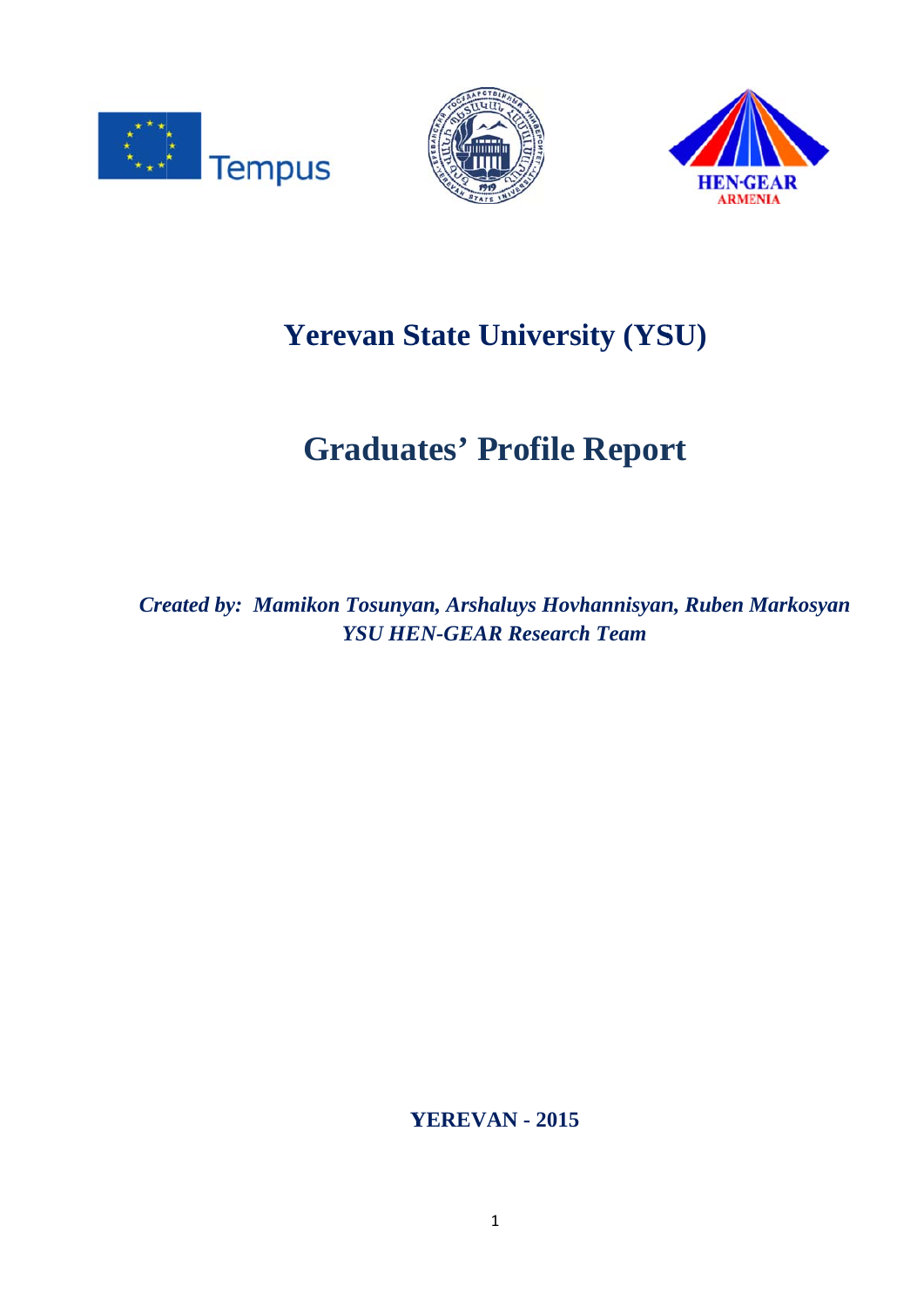# **Contents**

| 4. Information on the activities and awareness of the university and alumni. Error! Bookmark<br>not defined.               |  |  |  |
|----------------------------------------------------------------------------------------------------------------------------|--|--|--|
|                                                                                                                            |  |  |  |
| 6. Activeness of the graduates and their position towards education based on gender Error!<br><b>Bookmark not defined.</b> |  |  |  |
|                                                                                                                            |  |  |  |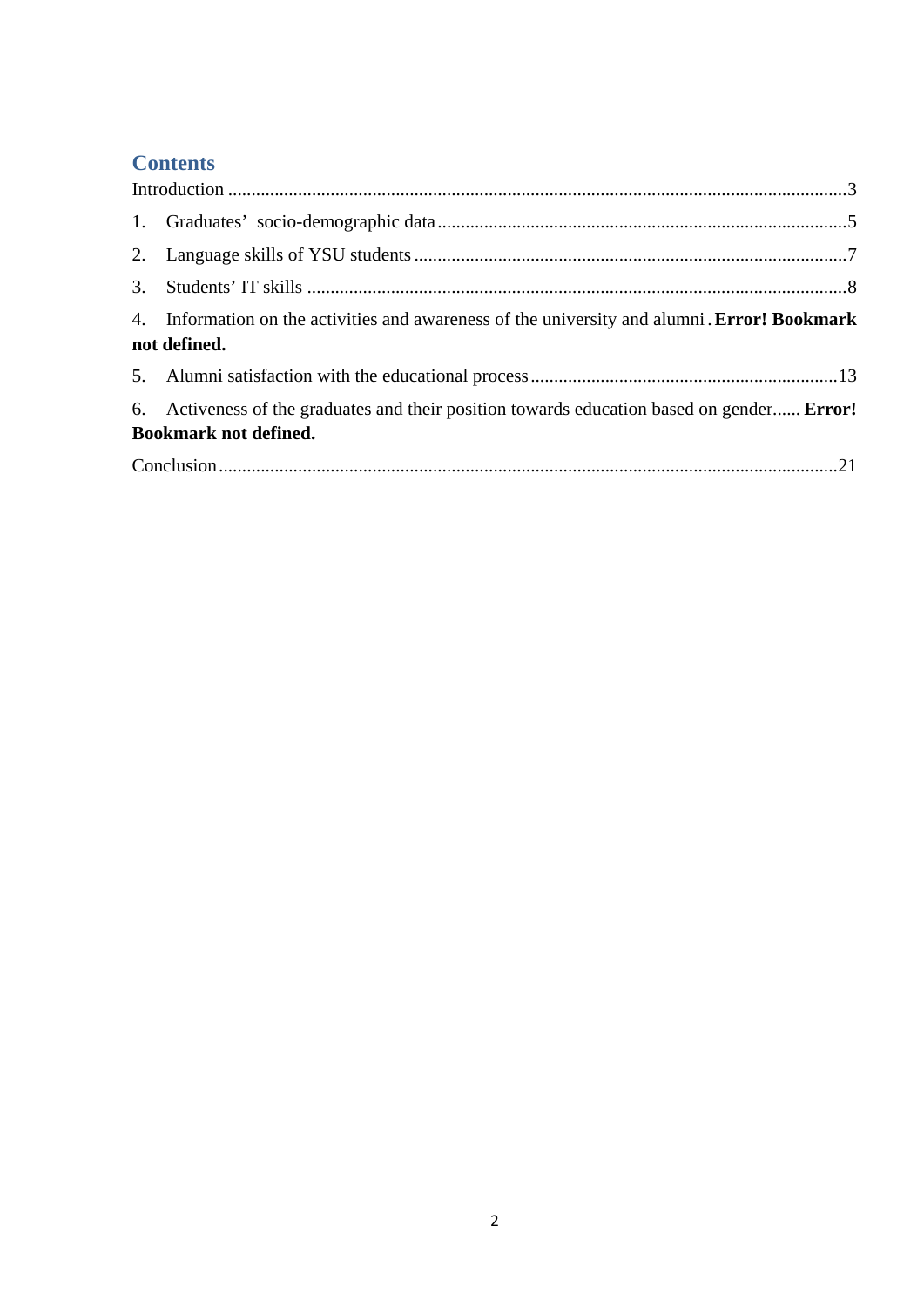#### **Introduction**

The YSU Graduates' Profile Report (hereinafter Report) is a pilot survey which was executed within the "Higher Education Network for Human Capital Assessment and Graduate Employability in Armenia (HEN-GEAR)" Tempus project. The project aims at uphold the

higher education reforms and modernization process in the Eastern Neighboring Area, by addressing quality assessment and support  $\sigma$ f employability graduates' in Armenia.

The project supports Armenian Universities  $in$ identifying instruments and methodologies to improve the effectiveness of education system through the introduction of the graduates' database HEN-GEAR



system, applying the model proposed by AlmaLaurea Interuniversity Consortium (Italy, Bologna), and has two main goals:

The aims of the introduction of HEN-GEAR system are the following:

to support the effectiveness of quality assessment practices with reliable statistical evidence on graduates features, as indicated by ENQA (European Association for Quality Assurance in Higher Education),

to fulfill gaps in existing statistics,

to facilitate the access of graduates to the job market at national as well as at international level.

to consolidate relations between universities and companies at national as well as at international level.

to increase in value the National University system as a whole.

The Periodical Development of the Graduates Profile Report is an important element of the effective functioning of the HEN-GEAR system. The objectives of the Report development are:

to introduce and analyze data on graduates' performances and outline their main features

to provide the information to those, who are involved in YSU policy development for the university education system further progress,

to provide a tool kit for the university study programs development and selection,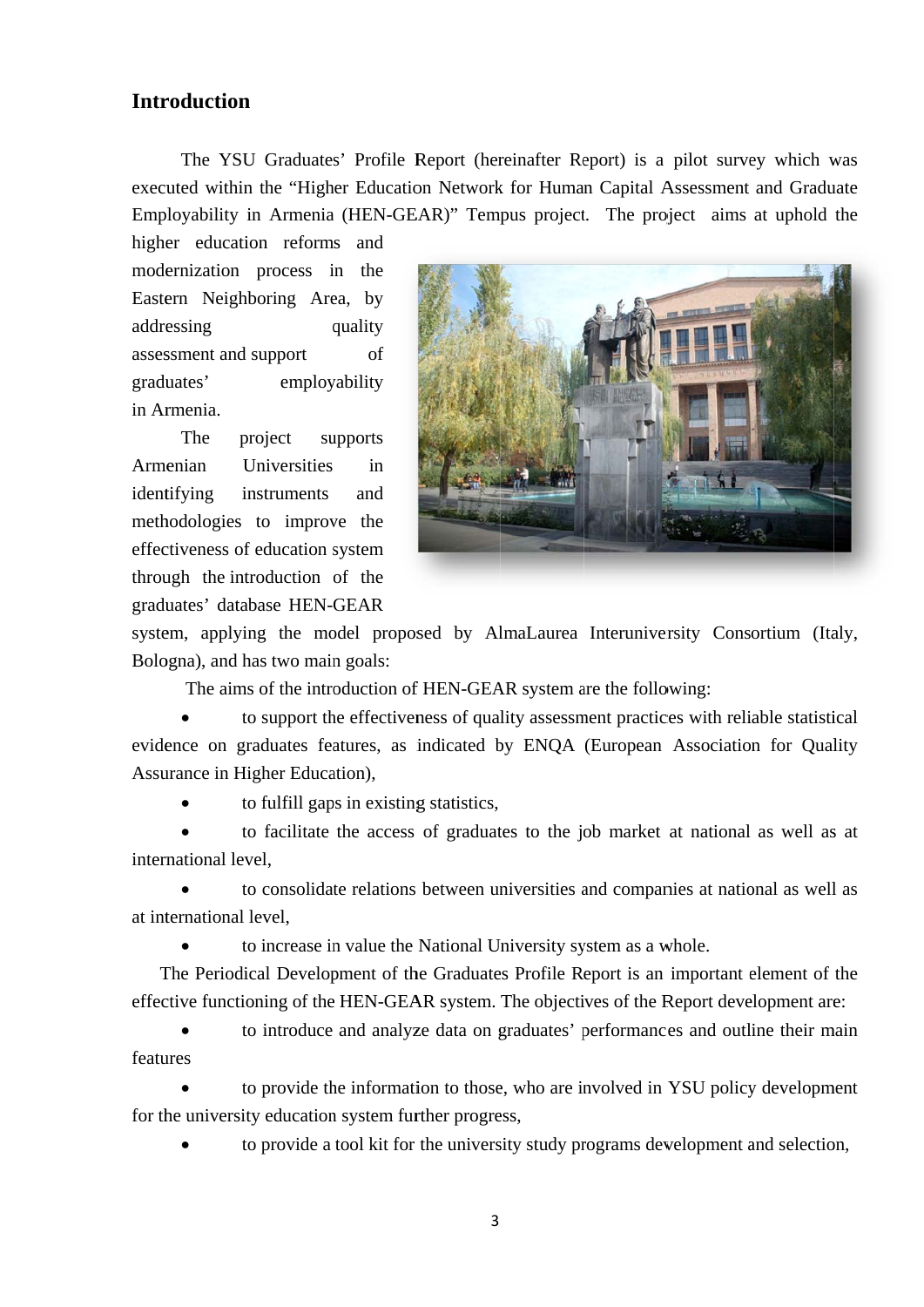to improve the HEN-GEAR system in general and graduates' questionnaire in particular.

The study can be focused on a number of variables coming out from the six sets of the on-line platform's questionnaire used for the graduates' interviews.

Particularly, the following six sets are included in the questionnaire:

- 1. Personal information
- 2. Education and training
- 3. Information on the course that the graduate is completing now
- 4. Evaluation of the course that the graduate is completing now
- 5. Information about the family
- 6. Future intentions and perspectives

The Report is the first analyses of YSU Graduates data provided by HEN-GEAR database system. This Report can be considered as a pilot activity, which also has am aim to exercise the HEN-GEAR database system data analyses. The overall and more relevant information on graduates profile is possible to get having high response of graduates (high percentage of registered graduates with properly filled questionnaires).

 The Sampling of studied graduates was made by the list of essential questions specifically selected for this Report. Particularly essential questions for this report are:

- parents' educational qualification,
- training and learning methods assessment,
- study abroad experience,
- work experience during university study,
- overall evaluation of the university experience,
- intention to pursue further studies.

The eligible questionnaires for the Report were selected via applying the exclusion criteria on completeness to the questionnaires. Particularly, the questionnaire completeness criterion is satisfied, if the graduate presented comprehensive information at least for 3 questions of the above-mentioned 6 essential questions.

The Report contains an analysis of the features and performance of the 190 YSU graduates of the total 297 graduates registered in HEN-GEAR in 2014 (the 190 graduates profile was selected taking into consideration the above-mentioned criterion.

The report includes the following 6 chapters:

- 1. Graduates' socio-demographic data
- 2. Graduates' language skills
- 3. Graduates' IT skills
- 4. Information on the activities and awareness of the university and alumni
- 5. Graduates satisfaction with the educational process
- 6. Activeness of the graduates and their position towards education based on gender.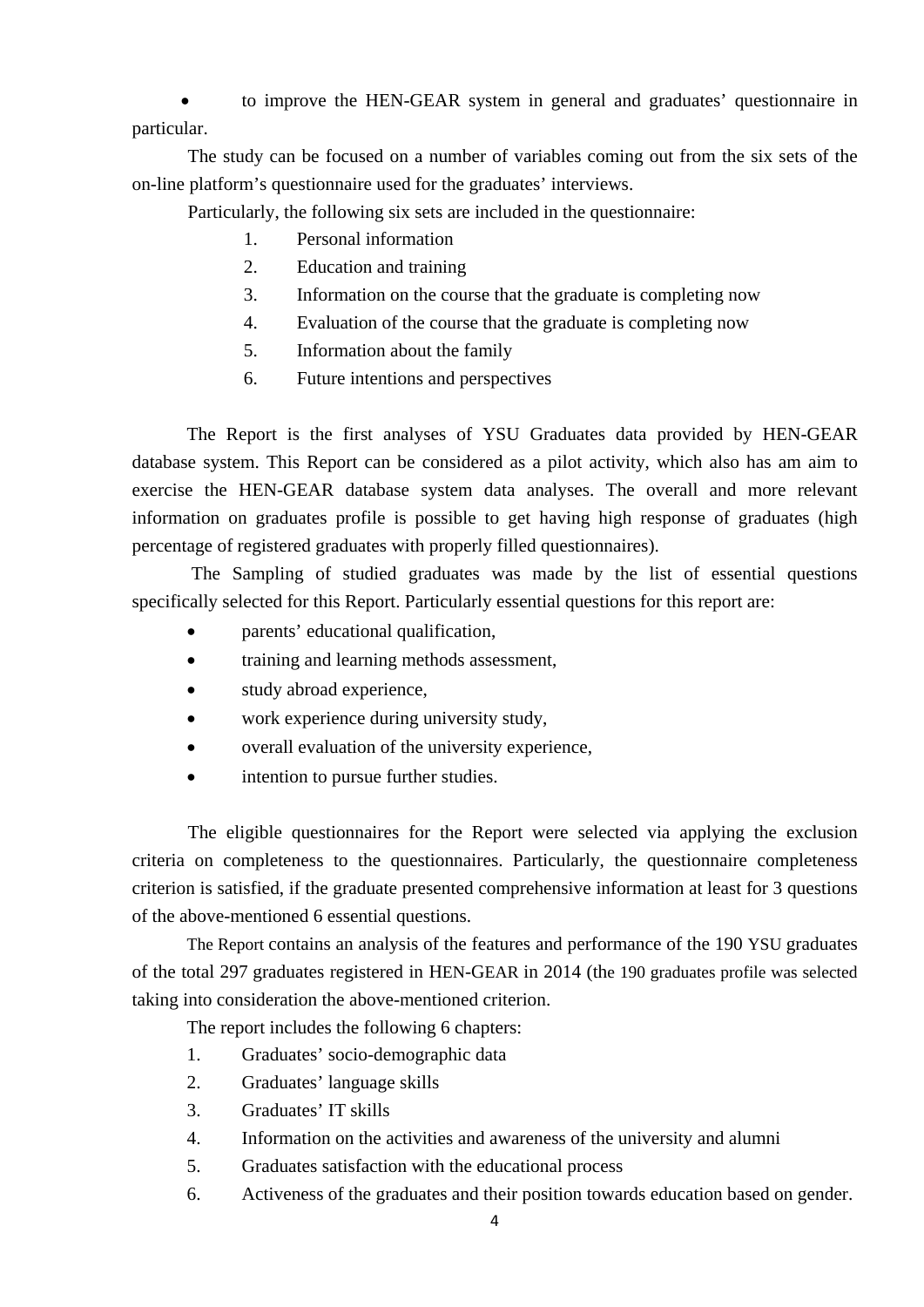### 1. Graduates' socio-demographic data

The study was conducted using the data of 190 graduates who is eligible for this Report as it was mentioned in the introduction part. Among these 190 graduates 89.5% were female and  $10.5\%$  male (Figure 1).



Figure 1. Graduates gender distribution.

The students/graduates gender distribution varies from faculty to faculty, but the above mentioned picture does not reflect the real gender distribution among graduates. This can be explained both by the factor that the faculties which graduates were more actively registered in platform are mainly occupied by females and generally female graduates are more active in registering process. They are more active also in YSU Alumni and Career Center programs and other university activities; the type of job which they are looking for from the first sight is more relevant to the HEN-GEAR platform potential employment opportunities. At the same time we have to mention that many male graduates have to serve in army and they do not consider the registration in the HEN-GEAR platform as priority (though this can be applied to the 10-15% of graduates who had right to postpone the military service).

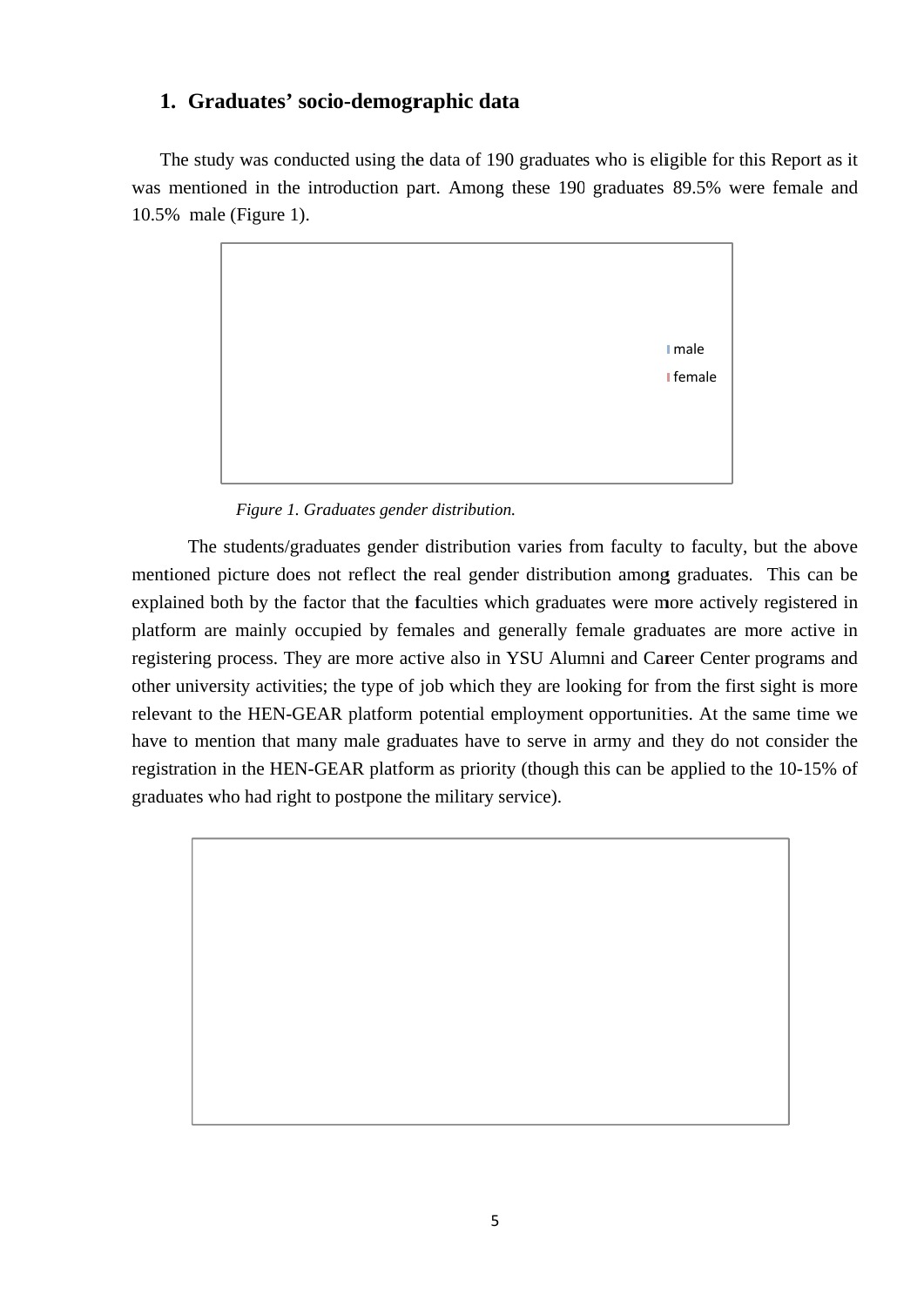It is also interesting the figures on registered graduate's birthplace. Figure N 2 indicated that the significant part of the participants of the survey - 54.2% are residents of Yerevan, but students from different regions have also been involved in it: 10% of the respondents represent the province of Gegharkunik, 8.9% - Kotayk, 6.2% - Ararat, 1.6% - Tavush, 6.3% -Armavir, 3.7% - Aragatsotn, 5.3% - Shirak, 4.2% - Lori, 0.5% - Syunik and 1.1% -Vayots Dzor. The research has also involved foreign students (1.1% of the respondents).

The registered students from other cities are almost half of all students, but in reality they are less. This data indicates that graduates who are not originally from Yerevan are more interested in HEN-GEAR portal.

Graduates from 18 faculties of YSU have participated in this pilot research (the only missing faculty is the faculty of Informatics and Applied Mathematics).



*Figure 3. Graduates' distribution by faculties (percentage)*

The distribution of studied graduates is presented in Figure 3. It is worth mentioning that there are some faculties which are one of YSU biggest faculties, but their graduates were not so active in HEN-GEAR platform (for example, the Faculty of International Relations, Faculty of Informatics and Applied mathematics, Faculty of Law) and we have to mention that according to expert evaluation the graduates from mentioned faculties relatively have less problems with employability.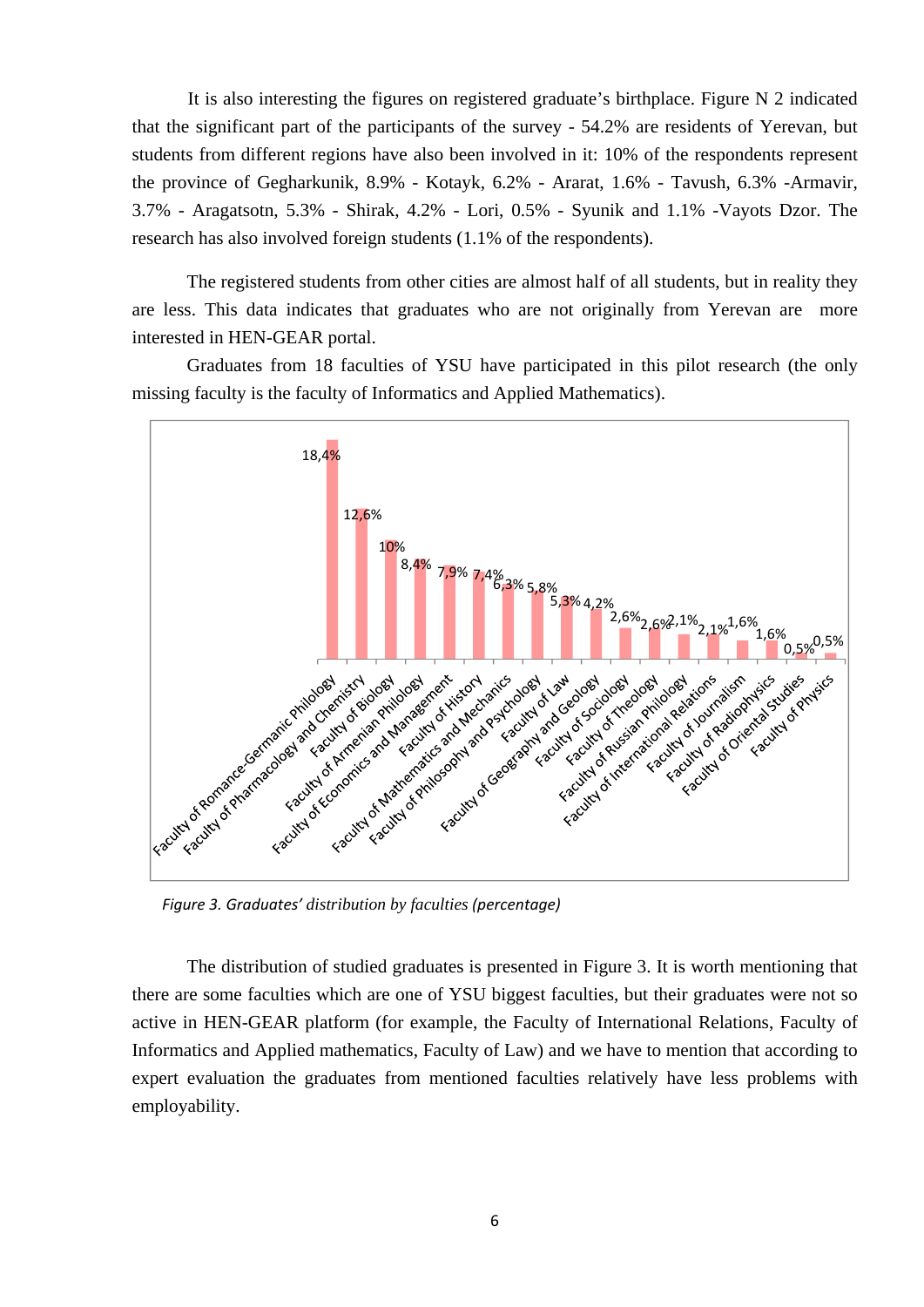#### 2. Language skills of YSU graduates

The native language of the majority of graduates is Armenian (93.7%). 0.5% of the respondents noted Russian language as a native one, Albanian (0.5%) and Hindi (0.5%). These are foreign students, who study in the Republic of Armenia. There are many students (4.7%) who did not provided an answer (Figure 4).

The knowledge of the first, second and third foreign languages has also been considered during the survey. Table 1 shows the languages spoken by the participants of this study. Russian language was mentioned as the first foreign language by  $56.8\%$  of the respondents, English – 30.5%, Armenian is the second foreign language for 0.3% of the respondents, and French language for 0.5%. As for the second foreign language, as in case of the first foreign language, here also English and Russian languages dominate, but English was mentioned as a second foreign language by 55.8% of the respondents, while Russian byo nly 20.5% of students. For 5.8% of students, second foreign language is French, 5.3% - German language, 3.2% - Spanish language, etc. 10.5% gave no information regarding the knowledge of the first and second foreign languages.

This picture (no answer) is more dominated in case of the third foreign language  $-56.3\%$ of the total number of students. 11.1% of the surveyed students noted Russian as their third foreign language, 7.4% - English language, 7.9% - German language and 3.2% - French.

Knowledge of foreign languages is very important factor for Armenian labor market. Employers often require language skills and graduates with good knowledge of English have essential advantages.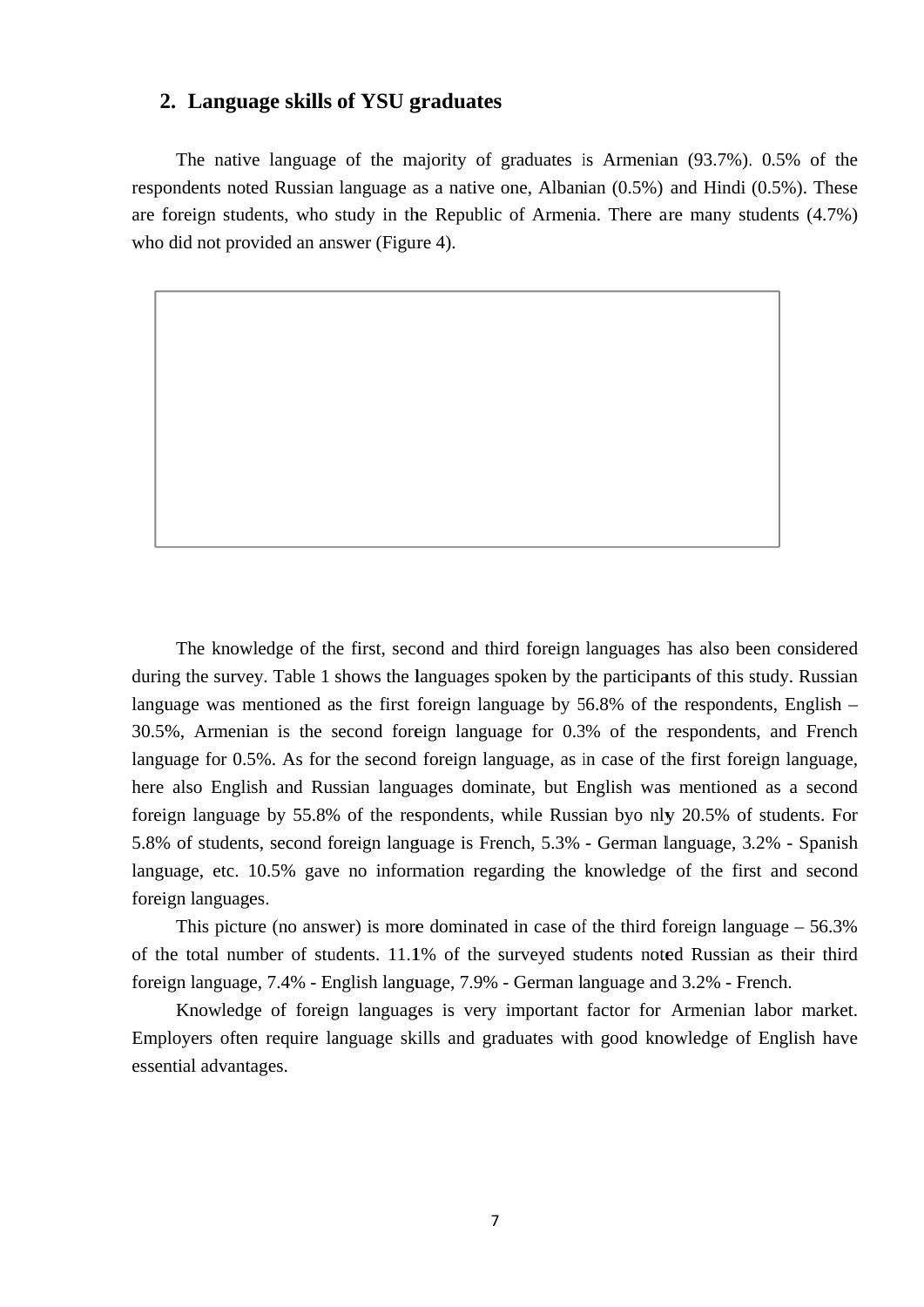|           | First foreign<br>language | Second foreign<br>language | Third foreign language |
|-----------|---------------------------|----------------------------|------------------------|
| Russian   | 56,80%                    | 20,50%                     | 11,10%                 |
| English   | 30,50%                    | 55,80%                     | 7,40%                  |
| Germany   | 0,70%                     | 5,30%                      | 7,90%                  |
| French    | 0,50%                     | 5,80%                      | 3,20%                  |
| Armenian  | 0,30%                     |                            |                        |
| Spanish   | 0,20%                     | 3,20%                      | 5,30%                  |
| Hindi     | 0,20%                     | 0,90%                      | 0,70%                  |
| Italian   |                           | 1,60%                      |                        |
| Turkish   |                           | 0,50%                      | 1,10%                  |
| Polish    |                           | 0,50%                      | 4,20%                  |
| Georgian  | -                         | 0,50%                      | 1,10%                  |
| Arabic    |                           | 0,50%                      | 1,10%                  |
| Greek     |                           |                            | 2,60%                  |
| Farsi     |                           |                            | 2,10%                  |
| Japanese  |                           |                            | 0,50%                  |
| Bulgarian |                           |                            | 0,50%                  |
| No answer | 4,70%                     | 5,80%                      | 56,30%                 |

*Table 1. Knowledge of foreign languages (first, second and third foreign langauge)* 

It is also very important the level of knowledge of foreign languages. Graduates often have studied foreign languages, but in practice (oral and written communication) they have certain difficulties. The study focuses on the existence of the certificate on the knowledge of foreign language. Only15% of respondents have a document certifying the knowledge of the first foreign language, 10.5% - second foreign language and 3.6% - third foreign language.

## **3. Graduates' Information Technology Skills**

The YSU graduates Information technology skills are presented in details in Figure N 5, 6 and 7. As shown in Figure 8, 88.4% of YSU graduates are skilled in web surfing (7.9% fairly good, 30% good, 50.5% excellent). As it was expected the graduates are more skilled in text processing (Figure 6); 83.2% (10 % fairly good, 35.3% good, 37.9 excellent) are skilled in text processing and 85.2% (18.4% fairly good, 40% good, 26.8% excellent) are skilled in spreadsheets (Figure 7).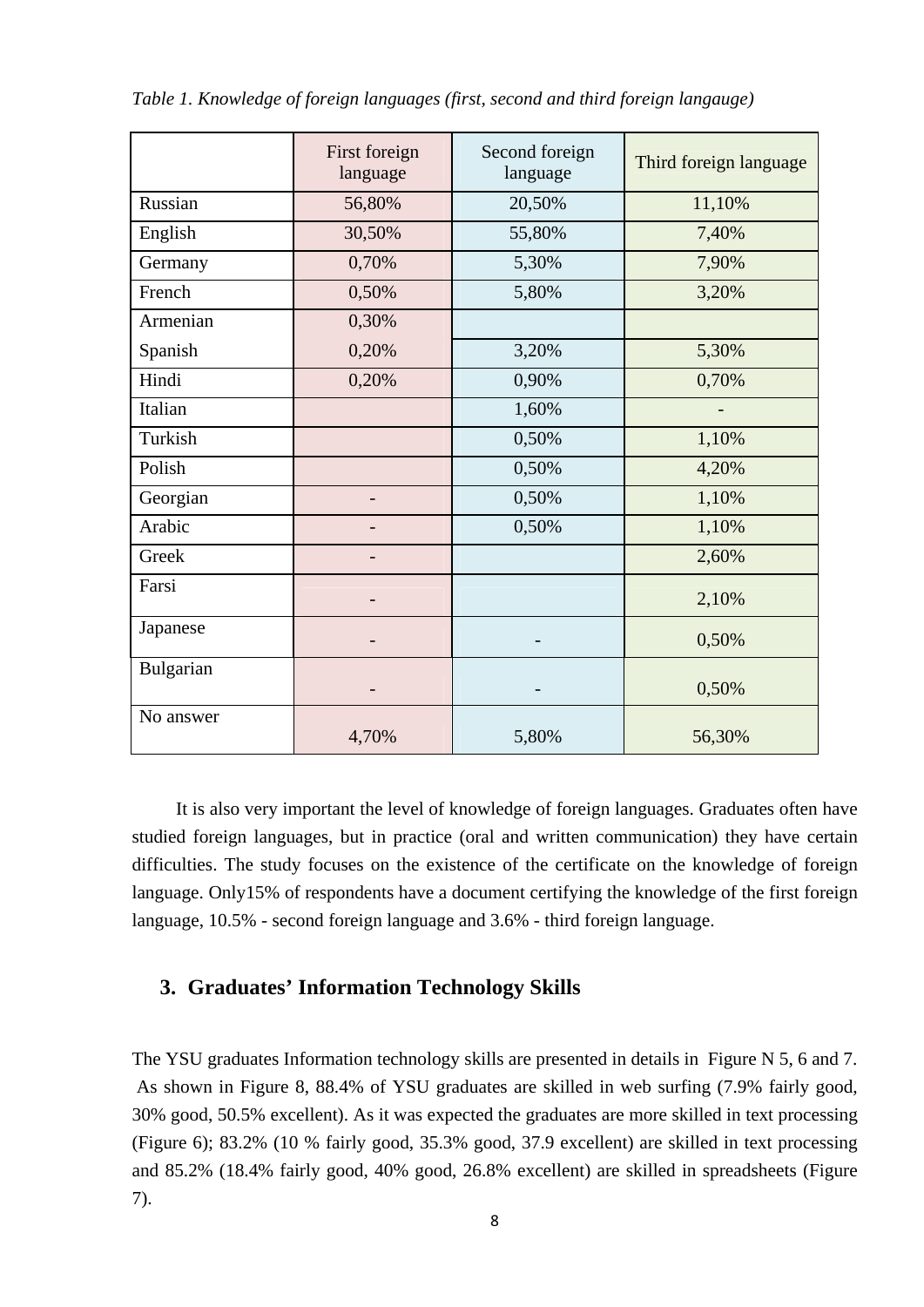

*Figure 5. Graduates IT skills (Operating systems, programming languages, text processing).* 

At the same time the skills in data bases, operating systems, programming languages are very limited. It is worth mentioning that the self-evaluation of IT skills among graduates is also often overestimated. For example many graduates have very limited skills of work with spreadsheets (MS-Excel and other programs), but they think that they have relevant knowledge.



*Figure 6. Graduates IT skills (spreadsheets, databases, AD/CAM/CAE design).*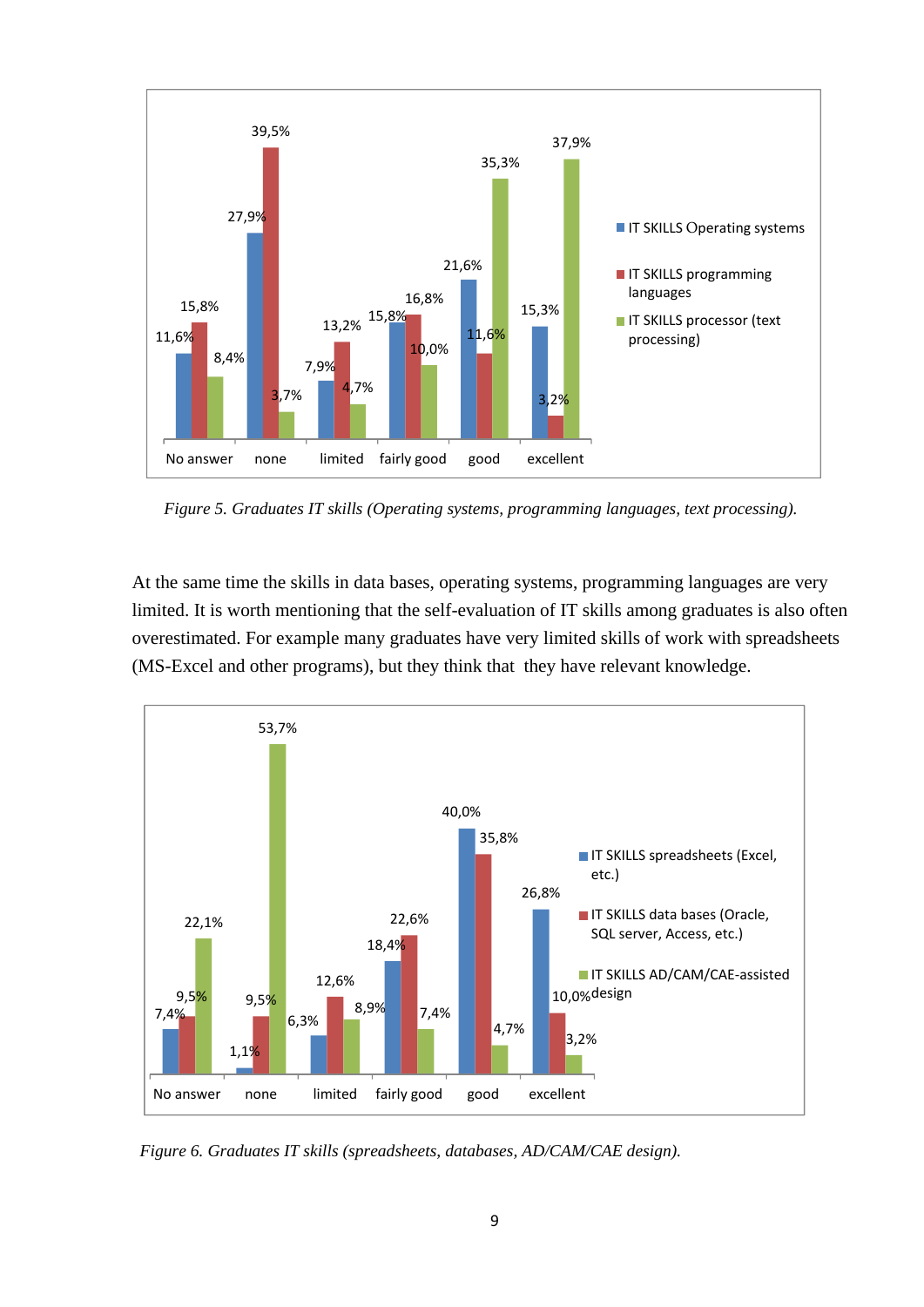There are also concerns related to the picture of web-site creation skills. Only 23.1% of graduates have good and excellent web-site creation skills, while the labor market requires potential employees with such profile. The situation is similar with data transmission and multimedia skills (Figure 7).



#### 4. Information on the course that graduates are completing now

About the half of the interviewed graduates (54.2%) indicated that they have known before enrolling at the university what knowledge and skills they were going to acquire by the end of the chosen course of study. Particularly, 22.6% of the respondents answered "yes, definitely" and 31.6% answered "more yes than no" to the question "Before enrolling at the university, did you know what knowledge and skills you were going to acquire by the end of the chosen course of study?" (Figure 8). At the same time it is worth mentioning that 30.5% of graduates answered "more no than yes", which means that professional orientation process has certain problems and university should be more active in this regards.